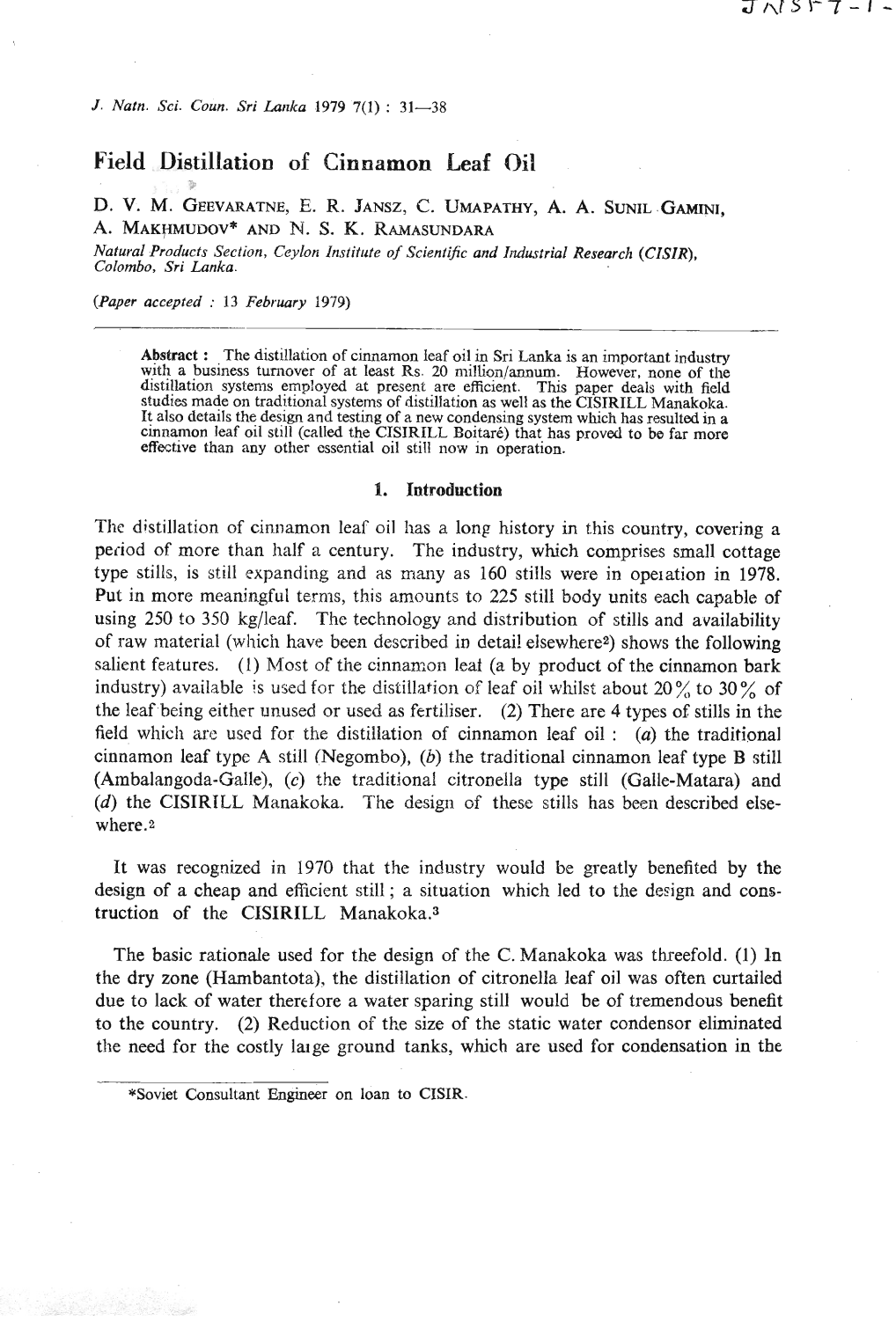traditional cinnamon type B and the traditional citronella type and so reduces the cost of construction of the distillation system. (3) Upgrading the technology of the industry by improving still designs and using more suitable materials of construction which would lead to increased yield and a better quality of oil. The system had been applied to all leaf essential oil distillations (cinnamon, lemon grass, citronella and eucalyptus) available in the country.

However, the system did not work as envisaged, due to malfunction of its condensing system resulting in frequent overheating of distillate. In addition, studies done in this laboratory very clearly showed<sup>1</sup> that the rate of distillation plays a very important role in the recovery of cinnamon leaf oil ; good recoveries were possible only with high rates of distillation. Therefore, it was imperative that any new system of distillation should have an efficient condensing system.

This paper describes field studies made on the traditional systems of distillation and the CISIRILL Manakoka which led to the design of the new still, the CISIRILL Boitaré (modified Manakoka). The trials carried out with this new still are also reported.

#### **2. Experimental**

#### **2.1. Field Distillations.**

In these experiments, the stills were operated by the authors. Measurements taken were : (i) furnace temperature (by a pyrometer), (ii) rate of distillation, (iii) rate of oil recovery, (iv) temperature of distillation, (v) temperature of condensor water and (vi) mass of charge.

# **2.2. hetermination of Yield and Efficiency.**

Yield (% V/W) was calculated by measuring total charge of leaf (kg) and total yield of oil (litres); Efficiency of oil extraction was calculated by sampling the leaves used for the distillation<sup>1</sup> and carrying out a laboratory distillation of the leaves and twigs for oil content (after separation and determination of leaf : twig ratio) by the methods described previously.<sup>1</sup> Efficiency was then calculated by the following equation.

> Efficiency  $=$  Yield of oil  $\left(\frac{\%}{\%} V/W\right)$  in field Yield of **oil** (% **V/W)** in laboratory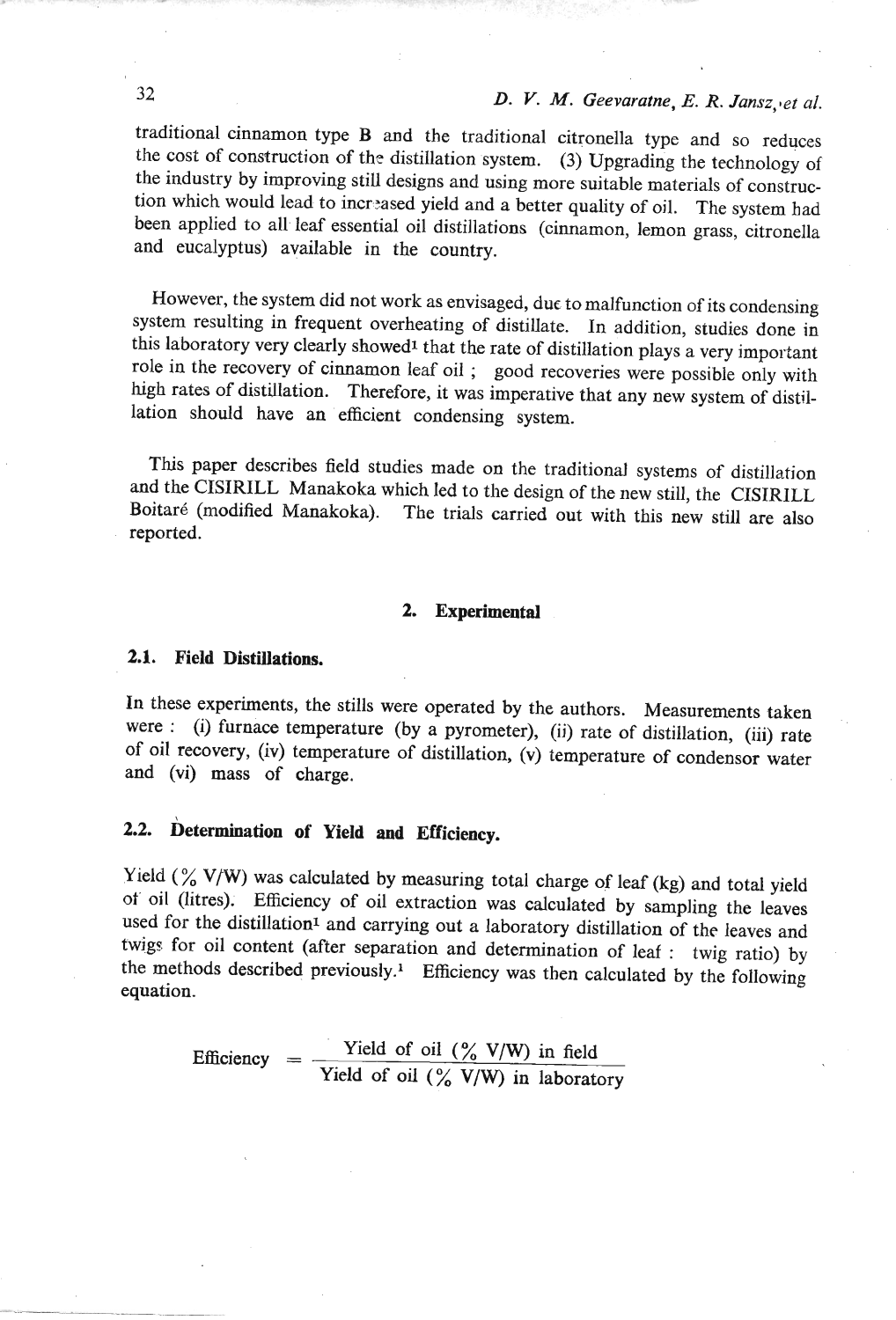## **3. Results and Discussion**

## **3.1. Field Trials on Traditional systems**

Studies on traditional system A (Dalugama still) showed that the condensing system was ineffective and overheating of distillate occurred towards the end of the distillation. Yields of  $0.6\%$  to  $0.75\%$  were observed. Distillation time was 8h to 10h and only one distillation could be done per day (the limitation being the condensor).

In traditional system B (Ambalangoda), a field trial was carried out on a still in Meetiyagoda and results contained in summary form appear in Table 1. No detailed studies were done on traditional system C (Citronella type), but it was observed that yield was very low  $0.4\%$  to  $0.6\%$ . Both types B and C have the disadvantage of having high costs of construction, mainly due to their static water condensors which are grownd tanks of upto 10,000 gallons capacity.

| TABLE 1. | Field Distillation of Cinnamon Leaf Oil |
|----------|-----------------------------------------|
|          | <b>Typical Results</b>                  |

| <b>System</b>                                                                                                                     | Time of Distillation | Yield                                                | Efficiency                             |
|-----------------------------------------------------------------------------------------------------------------------------------|----------------------|------------------------------------------------------|----------------------------------------|
|                                                                                                                                   | (hours)              | $\mathscr{C}$                                        | $\binom{9}{2}$                         |
| Traditional<br>2.<br>Manakoka (1)<br>3.<br>Manakoka (2)<br>Manakoka (3)<br>-4.<br>Manakoka $(3)*$<br>C.Boitare<br>6.<br>C.Boitare | 6.5<br>6.5           | 1.08<br>0.65<br>0.77<br>0.78<br>1.15<br>1.25<br>1.25 | 63<br>41<br>45<br>49<br>67<br>72<br>72 |

\*Higher rate of distillation with changes in condenser **water.** 

## **3.2. Field Trials on the Manakoka**

The main principle of the condensing system of the Manakoka was that most of the heat from the vapours would be transfered to the water of the latent heat exchanger (static water condensor of 400 gallons capacity). The condensed water would then be-cooled in the air condensor. However, in practice, this did not work as envisaged at rates of distillation of above 800 ml/min, when there could be drastic overheating of the distillate (Table 2).

Field trials have shown that the main problem of the Manakoka was that the latent heat exchanger was faulty, because :

I. the capacity of the static water tank was too small,

2. the arrangement of the condensing coils was not satisfactory,

3. the length of condensing coil was insufficient.

**3-17018**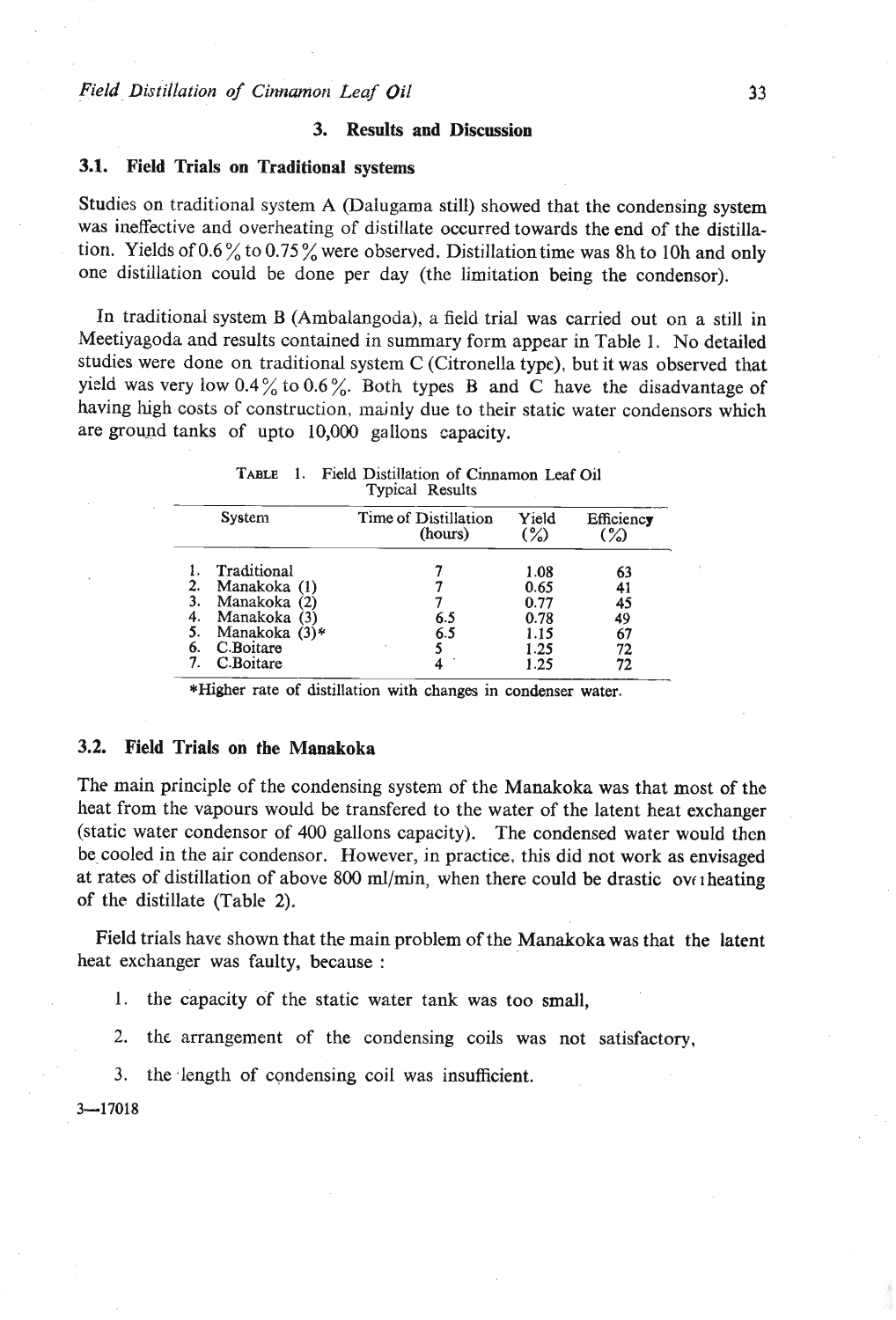| Time<br>(h) | Rate of<br>Distillation<br>(ml/min) | Yield of<br>Oil<br>(ml/min) | Temperature<br>of L.H.E.<br>$(^{\circ}C)$ | Temperature<br>of<br>Distillate<br>$({}^{\circ}C)$ |
|-------------|-------------------------------------|-----------------------------|-------------------------------------------|----------------------------------------------------|
| 0.25        | 780                                 | 0.5                         | 61                                        | 33                                                 |
| 0.5         | 840                                 | 2.5                         | 63                                        | 33                                                 |
| 0.75        | 700                                 | 6.0                         | 68                                        | 34.5                                               |
| 1.0         | 510                                 | 5.1                         | 74                                        | 33                                                 |
| 1.25        | 580                                 | 5.3                         | 78                                        | 34                                                 |
| 1.50        | 560                                 | 7.0                         | 80                                        | 35                                                 |
| 1.75        | 870                                 | 11.0                        | 80                                        | 36                                                 |
| 2.0         | 530                                 | 7.0                         | 82                                        | 34                                                 |
| 2.25        | 720                                 | 9.0                         | 84                                        | 37                                                 |
| 2.5         | 380                                 | 8.0                         | 85                                        | 39                                                 |
| 2.75        | 500                                 | 7.0                         | 85                                        | 37                                                 |
| 3.0         | 800                                 | 7.0                         | 86                                        | 47                                                 |
| 3.25        | 1020                                | 18.0                        | 86                                        | 91                                                 |
| 3.75        | 680                                 | 2.0                         | 88                                        | 70                                                 |
| 4.25        | 800                                 | 0.5                         | 84                                        | 60                                                 |
| 4.75        | 550                                 | 1.5                         | 86                                        | 60                                                 |
| 5.5         | 330                                 | 2.5                         | 89                                        | 50                                                 |
| 6.0         | 625                                 | 5.5                         | 90                                        | 98                                                 |
| 6.75        | 570                                 | 1.0                         | 89                                        | 64                                                 |

**TABLE 2. A Typical Mariakoka Field Trial** 

**Total charge = 702 lbs, Yield of oil =**  $3\frac{1}{2}$  **bottles (7 hours),**  $\%$  yield = 0.77 after 7 hours distillation.

## **.3.3.** Design and Functioning of a New Condensor

Studies in the laboratory showed that the arrangement of condensing coils was the vital factor in the system. Using 2 gallon scale models of the condenser, it was found that if the condensing'coils were evenly distributed or positioned at the bottom of the tank, then the water in the tank (and the condensate) is gradually heated up by the steam (produced by a steam generator) and after a short time (2h) the temperature of the tank reached **90°C** and condensation did not take place. On the other hand, if the coils were arranged mainly on the surface of the tank then most of thc heat is transfcred to the upper surface of the static tank from which evaporation can take place. Distillation could then proceed for a much longer time (4h) before the distillate became overheated.

Using this principle a new condenser was designed and incorporated into an old Manakoka system still, where this condenser replaced the Latent Heat Exchanger and the air condenser. This system has been named the Prototype CISIRILL Boitaré where the dimensions of the condenser are as follows :<br>
1. Size of static water tank - 1000 gallons (450 L)

- 2. Length of condensing tube  $-$  90 ft (30 M)  $\frac{2}{\pi}$  Length of condensing tube  $-$  90 ft (30 M)
- 
- 3. Diameter of condensing tube  $-2$ <sup>''</sup>(5cm) for 40 ft (13 M) and 1<sup>''</sup> (2.5cm) for 50 ft (16 **M)**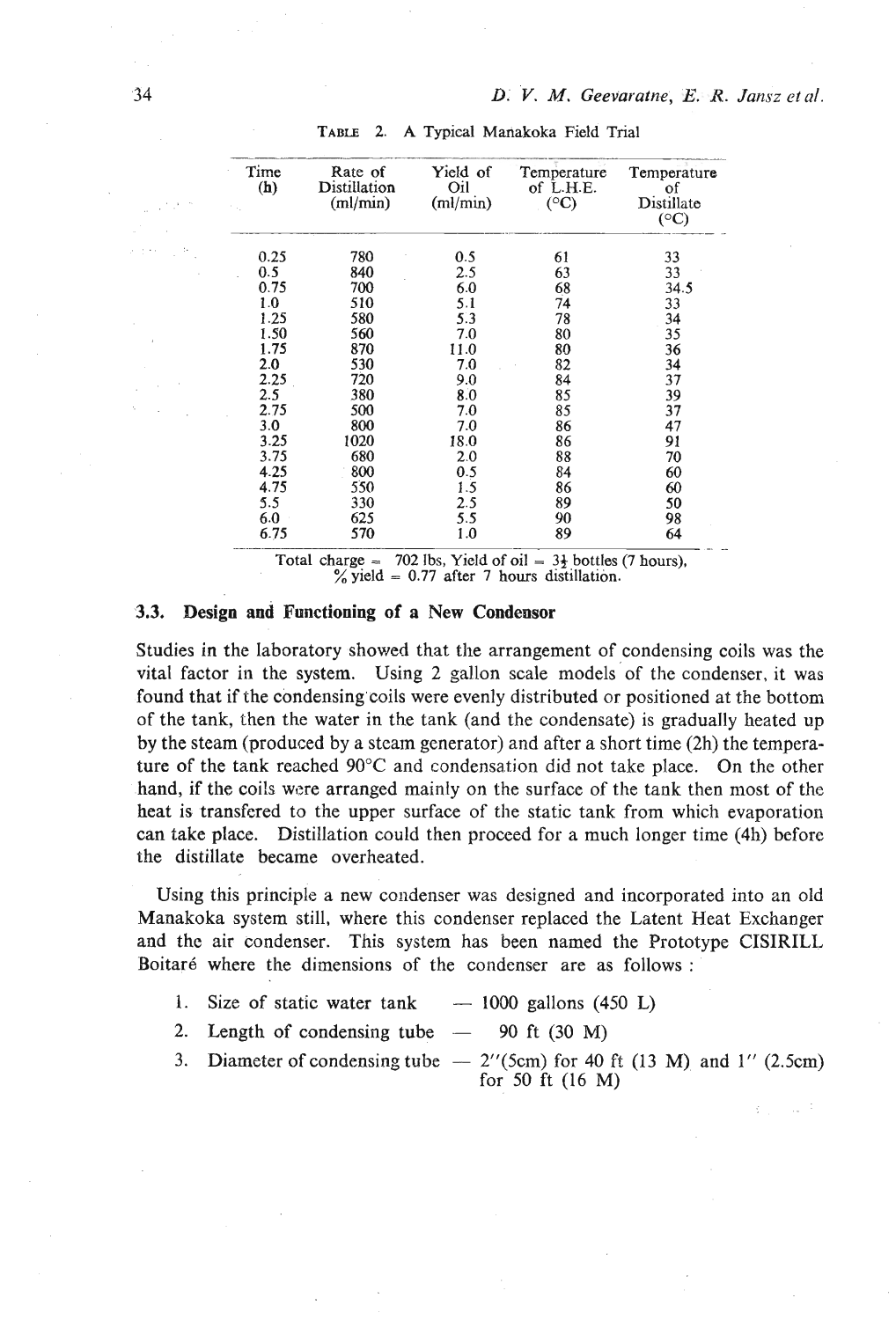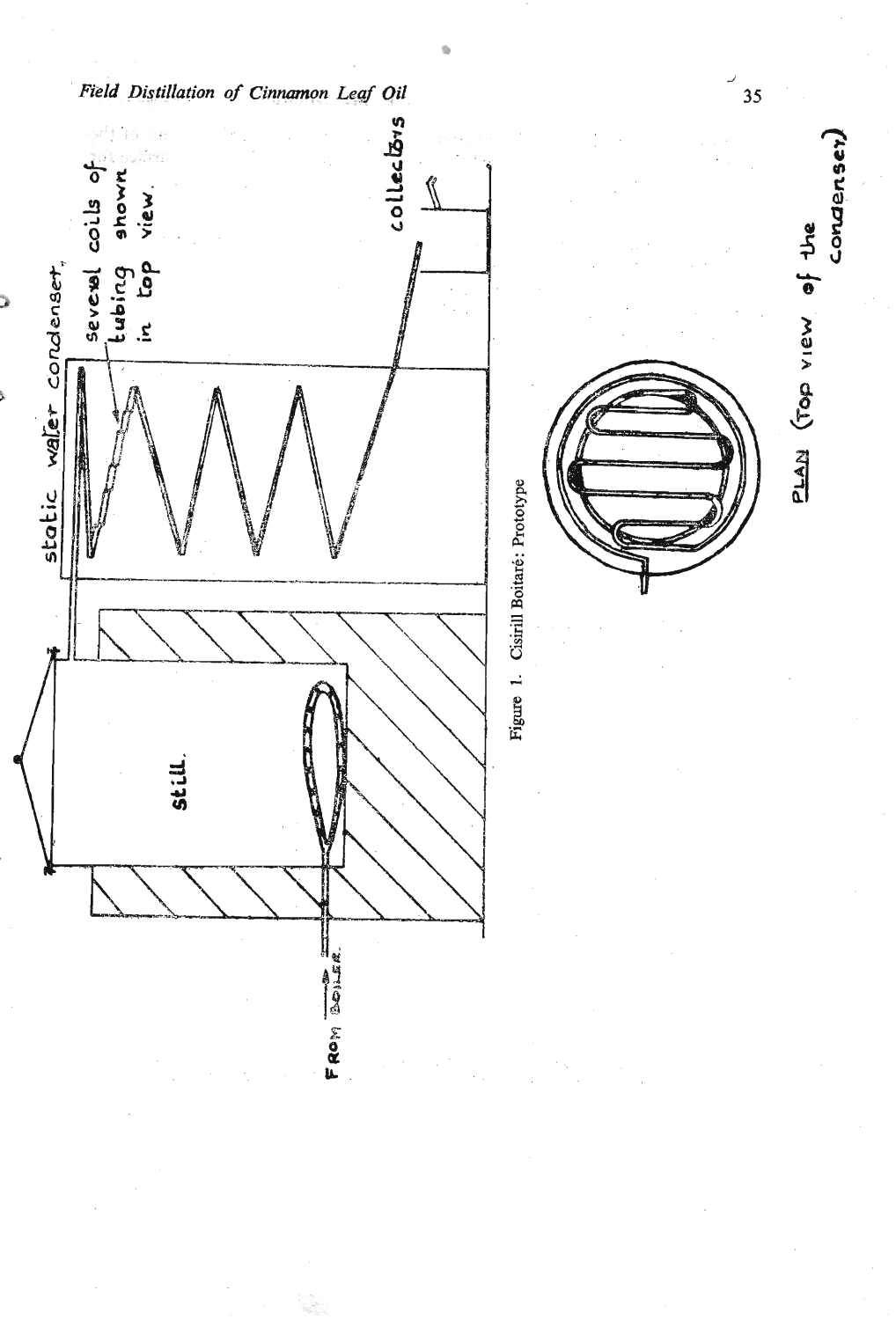A most important feature of the system was the very special arrangement of the coils of the condenser which allowed for maximum heat transfer at the surface for the condenser (Figure 1, top plan)

Using this new condensor in the field trials it was found that steam entering the coil at the top of the condenser gave off most of its heat at the top surface, provided that sufficient tube length was available at the surface. The condensate quickly heated up the surface water to the range of 80 $\degree$ C to 90 $\degree$ C, at which temperature, a very fast rate of evaporation and therefore considerable loss of heat took place. At the same time, because the density of hot water is less than that of colder water, there was little mixing of water in the static condenser. As a result, the water at the bottom of the condenser was relatively cool and since sufficient length of condenser coil was available for heat transfer, the temperature of the emergent condensate was only slightly above room temperature (Table 3).

| Time            | Rate of<br>Distillation |              | Yield of<br>Temperature of<br>Oil<br>Condenser |                         |                          | Temperature of<br>Distillate<br>$({}^{\circ}C)$ |              |    |
|-----------------|-------------------------|--------------|------------------------------------------------|-------------------------|--------------------------|-------------------------------------------------|--------------|----|
| (h)<br>(ml/min) |                         |              | (ml/min)                                       |                         | (top)<br>$({}^{\circ}C)$ |                                                 |              |    |
| 0.25            | 1                       | $\mathbf{2}$ | ĺ                                              | $\overline{2}$          | ı                        | $\mathbf{2}$                                    | $\mathbf{1}$ | 2  |
|                 | 1000                    | 1095         | $\ddag$                                        | 15                      | 64                       | 72                                              | 35           | 36 |
| 0.5             | 800                     | 1285         | $5 - 8$                                        | 15                      | 72                       | 76                                              | 32           | 38 |
| 0.75            | 900                     | 1290         | $10 - 12$                                      | 13                      | 78                       | 80                                              | 36           | 38 |
| 1.0             |                         | 825          |                                                | 7                       |                          | 84                                              |              | 36 |
| 1.25            | 1150                    |              | 12                                             |                         | 82                       |                                                 | 37           |    |
| 1.5             |                         | 1425         |                                                | 15                      |                          | 87                                              |              | 41 |
| 2.0             | 830                     | 1100         | $5 - 6$                                        | 5                       | 84                       | 90                                              | 37           | 39 |
| 2.5             | 1050                    | 1110         | 10                                             | $\overline{\mathbf{3}}$ | 68                       | 88                                              | 37           | 42 |
| 3.0             | 950                     | 1080         | 8                                              | $\overline{2}$          | 74                       | 88                                              | 37           | 45 |
| 3.5             | 1000                    | 1150         | 3                                              | $+$                     | 85                       |                                                 | 37           | 44 |
| 4.0             | 700                     | 825          | $\overline{2}$                                 | $\mathbf i$             | 88                       |                                                 | 37           | 42 |
| 4.5             | 500                     |              | $^{+}$                                         |                         | 88                       |                                                 | 37           |    |
| 4.75            | 940                     |              | $^{+}$                                         |                         | 88                       |                                                 | 37           |    |
| 5.0             | 890                     |              | $^{+}$                                         |                         | $92 -$                   |                                                 | 39           |    |

TABLE 3. Time course study of distillation of C. Boitarél prototype

\

+, trace. An extrapolation of these results show that 2, 1, 5, 0.5 bottles of oil were obtained in the 1st, 2nd and 3rd hours respectively in the 2nd trial.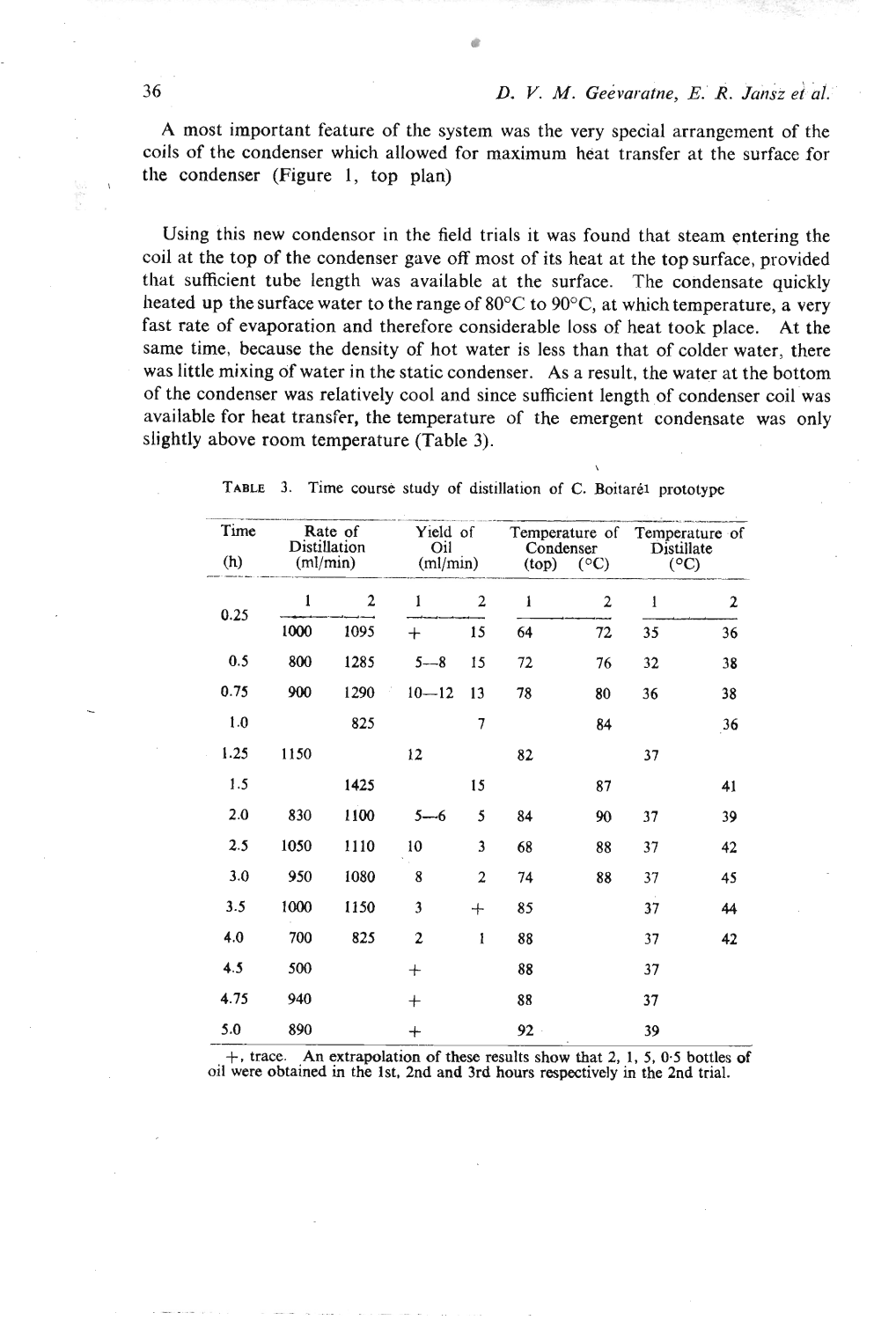| ition of Cinnamon Leaf Oil                             |             |             |  |  |  |  |
|--------------------------------------------------------|-------------|-------------|--|--|--|--|
| TABLE 4. The performance of CISIRILL Boitaré prototype |             |             |  |  |  |  |
|                                                        | Trial 1     | Trial 2     |  |  |  |  |
| Charge (lbs)                                           | 564         | 560         |  |  |  |  |
| Yield (bottles)                                        | 4 $(1.2\%)$ | 4 $(1.2\%)$ |  |  |  |  |
| Time of distillation (h)                               | 5           | 4           |  |  |  |  |
| Time of Initial Heating (h)                            |             |             |  |  |  |  |

The still body was loaded with 7 bundles of cinnamon leaf (approximately 80 lbs each) and choking was avoided. The furnace was fired to a maximum using firewood for the first 1 to  $1\frac{1}{2}$  hours, so that a very **high rate of distillation was achieved thereby putting the condenser to the stiffest possible test.** 

The performance of this still is summarised in 'Table 4, and a diagram of the prototype C. Boitarè<sup>1</sup> is shown in Figure 1. This still has been operating in Dodanduwa from December 1977 and continues to give results similar to those given in Table 4. The still can be operated twiceaday, but one precaution has to be taken, viz, about 500 gallons of water must be replaced from the upper part of the condenser each day to prevent overheating, if the still has to be used for two or more distillations/ day.

Studies with the prototype still have lcd to further refinements for the new system of distillation. It has been decided to maintain the Manakoka principle of keeping the still body, steam generator and furnace in one unit. as this is as effective as an external boiler and costs less. However, the vapour outlet of the still body will be increased to accommodate the increased rate of distillation. There will also be a slight increase in coil length of the prototype, to give a total length of 35 M, and the condenser coils as in the case of the Manakoka, will be constructed out of aluminium.

#### **4. Conclusions**

As a result of the incorporation of the new condenser, no overheating of the distillate was observed even at the high distillation rates of 1000 to 1200 ml/min. The advantage of the new system may be summarised as follows :

- 1. Efficient cooling of distillate.
- 2. Water sparing (compared with traditional system)
- 3. Reduced distillation time, permitting more distillations per day.
- 4. Lower cost of construction.
- 5. Higher yield.

ĩ

6. Maintains advantages of Manakoka of having the still body-steam generator 2 furnace in one unit and also have better materials of construction than the traditional system.